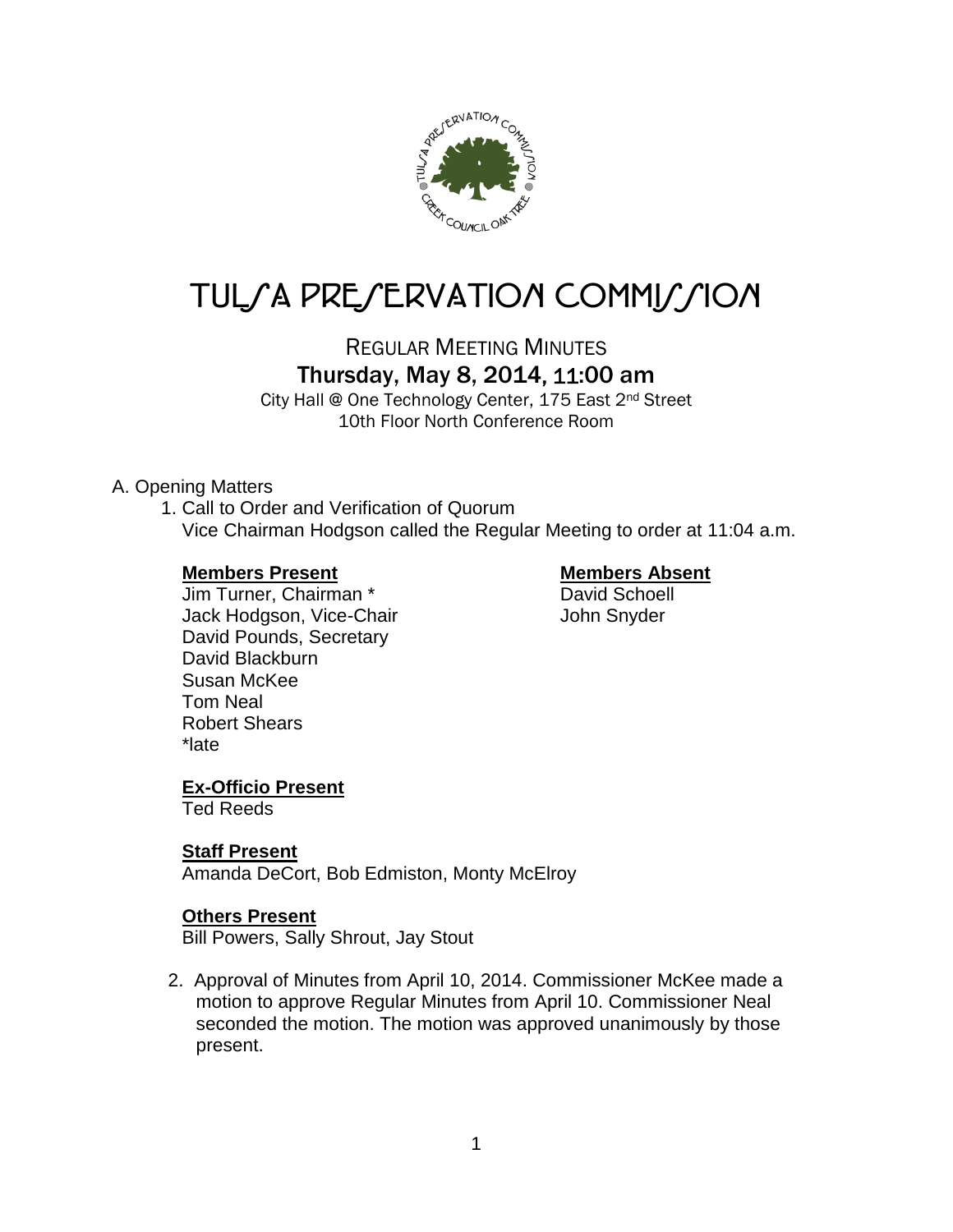# **Vote: Regular Meeting Minutes from April 10, 2014**

| In Favor     | <b>Opposed</b> | <b>Abstaining</b> | <b>Not Present</b> |
|--------------|----------------|-------------------|--------------------|
| 1. Blackburn | <b>None</b>    | <b>None</b>       | 1. Turner          |

- 2. Hodgson
- 3. McKee
- 
- 
- 
- 
- 4. Neal
- 5. Pounds
- 6. Shears
- 3. Disclosure of Conflicts of Interest

No one reported a conflict of interest with the proposals on the agenda. Chairman Turner arrived at this point and the meeting proceeded.

#### B. Actionable Items

1. **COA-14-11 / 1562 S. Yorktown Place** (Gillette)

Applicant: Jim Twombly and Sally Shrout

COA Subcommittee Review Date: None Request:

Replace original asbestos-cement roof shingles with new fiberglass-asphalt shingles to match original diamond pattern.

Monty McElroy presented Mr. Twombly and Ms. Shrout's Certificate of Appropriateness application to the Commission and read the applicable guidelines. Ms. Shrout and her roofing contractor, Mr. Stout, were present to answer questions.

Commissioners discussed the roof replacement and it was noted that the existing roof has a unique ridge cap. Commissioners discussed with the applicant and roofing contractor how that would be addressed. Mrs. Shrout stated that they had been looking at that and would like to make it look as close as possible to the existing. Mr. Stout, with A-Best Roofing, stated that there are several products they can use that would give the roof a very similar look to the existing cap.

Commissioner Neal made a motion to approve the application conditional on maintaining visual continuity of new ridge cap to replicate the historic appearance of the roof. Commissioner McKee seconded the motion. Chairman Turner asked for a vote on the motion.

#### **Vote: 1516 S. Yorktown Place** (Gillette), with condition

| In Favor     | <b>Opposed</b> | <b>Abstaining</b> | <b>Not Present</b> |
|--------------|----------------|-------------------|--------------------|
| 1. Blackburn | None           | None              | <b>None</b>        |
| 2. Hodgson   |                |                   |                    |
| 3. McKee     |                |                   |                    |
| 4. Neal      |                |                   |                    |
|              |                |                   |                    |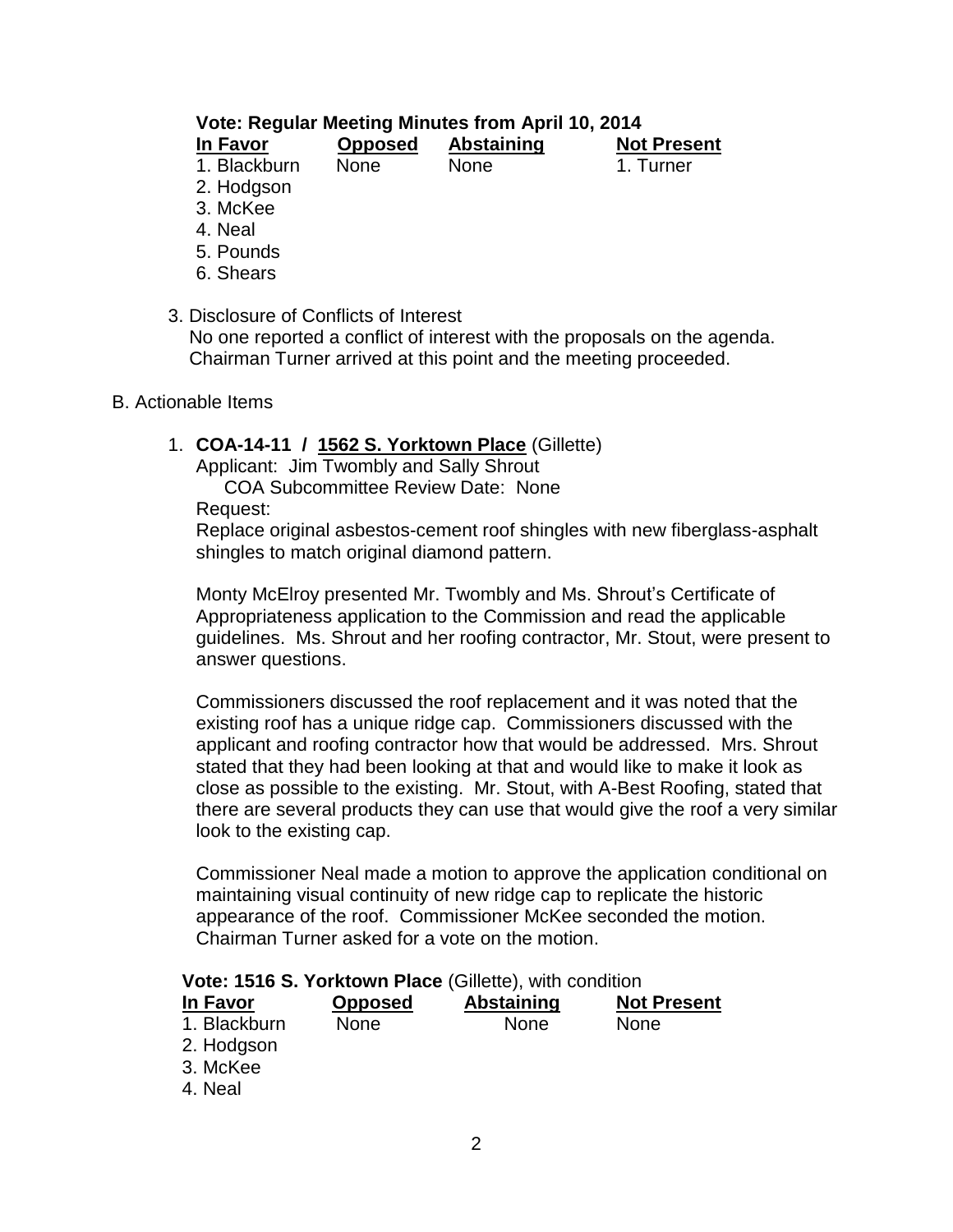- 5. Pounds
- 6. Shears
- 7. Turner

The motion to approve was approved unanimously. Guideline cited: A.5.6.

# 2. **COA-14-12 / 305 E. 20th Street** (North Maple Ridge)

Applicant: Bill Powers

COA Subcommittee Review Date: May 1, 2014 Request:

Construct stucco wall/wood fence according to plans submitted.

Chairman Turner announced that upon review of this item, it should be stricken from the agenda. Staff can authorize the work without full review by the Commission.

Mr. Powers, the party present for the homeowners, was advised that the application was approved.

#### 3. **2014 CLG Grant Application**

Amanda DeCort outlined for Commissioners a list of proposed budget items for the 2014 grant application. She noted that it was very likely the City would receive additional funds in the near future, requiring revision of the application, but that the State Historic Preservation Office needed the application to be completed now.

She proposed that the bulk of next year's grant funds be used for a National Register nomination for the Lortondale district. Additional funds would be used for travel and training, equipment, postage and printing for HP Zoning postcards.

Commissioner McKee made a motion to approve the application. Commissioner Neal seconded the motion. Chairman Turner asked for a vote on the motion.

| In Favor     | <b>Opposed</b> | Abstaining  | <b>Not Present</b> |
|--------------|----------------|-------------|--------------------|
| 1. Blackburn | <b>None</b>    | <b>None</b> | <b>None</b>        |

- 2. Hodgson
- 3. McKee
- 4. Neal
- 5. Pounds
- 6. Shears
- 7. Turner

The motion to approve was approved unanimously.